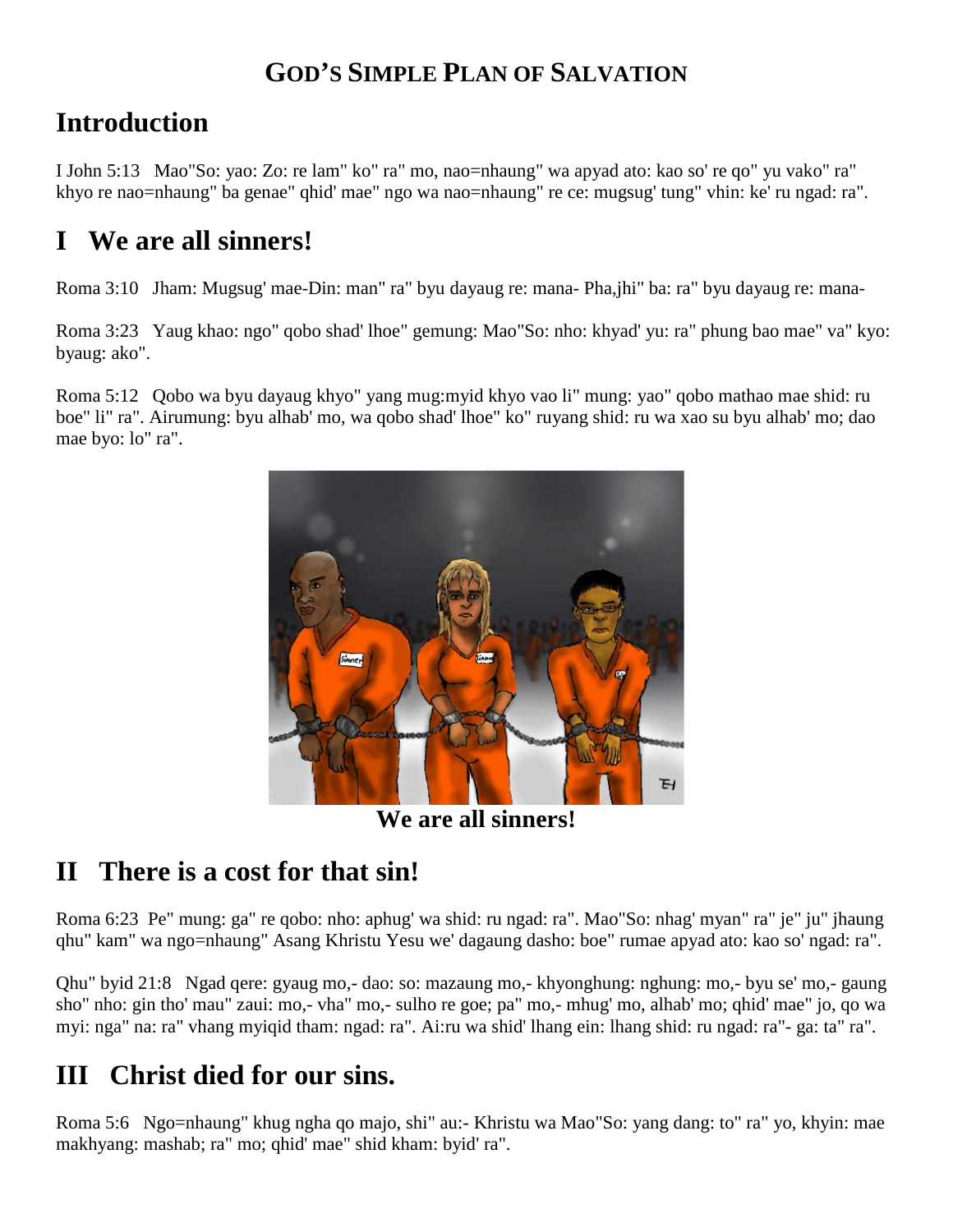Roma 5:8 Ngad qere: ngo=nhaung" wa qobo gaung qe ngad: jo; bam shi" au:- Khristu wa ngo=nhaung" qhid' mae" shid kham: byid' ru wa Mao"So ngo=nhaung" re khoqhi" jhid' de; ra" khyo ngo=nhaung" re qhu" byid' ava".

Roma 14:9 Pe" mung: ga" re- ai: kham" to" ra" Tarha" mae su: myi:- su: lao dashad'- byu dase' wa,- dakhug' wa, su gaje qe: zai re myo, nyad o: dabyid wa,- ga" ra" tarha" jham we' gatau jo; ra" tarha" jham alhab' ni" yham kyo: cao: re naoyao" gaung re jhid' de; ru we' dakhyo: jhid' de, wa,- ga" rumae bovao: ava".

Roma 6:23 Pe" mung: ga" re qobo: nho: aphug' wa shid: ru ngad: ra". Mao"So: nhag' myan" ra" je" ju" jhaung qhu" kam" wa ngo=nhaung" Asang Khristu Yesu we' dagaung dasho: boe" rumae apyad ato: kao so' ngad: ra".



**Christ died for sinners!**

#### **IV Salvation is a free gift, not by good works. You must take God's word for it, and trust Jesus alone!**

Lagyo 4:12 Khyad' yu: ru wa yao: dayaug khyo" yang za: gai: qo" yu: ra". Mug:myid geim" mae yao: mae" je yang: ngonhaung" re qo" khyad' yu nae" qhid' mae" Mao"So byid' to" ra" yaug gaje khag' re: mana ngad: ra" ga: phaug' tau" ra".

Ephesu 2:8-9 Pe"mung: ga"re nao=nhaung" wa lam khug: ra" khyo" yang Mao"So: nho: nhag' myan" ra" je"ju" khyo" khyad' yu: ru qhug' avako". Ai wa nao=nhaung" yao" lo, mau" yang mangad:- Mao"So: je"ju" jhaung qhu" ngad: ra". Nao=nhaung" yao: qam: ke' yang: qo" yu: ru mangad" rumung:- khag' re: magai: phug ngad: ra"

Titu 3:5 5yao: wa ngo=nhaung" re khyad' yu: ra". Airu: yao: ngo=nhaung" re khyad' yu: ru wa ngo=nhaung" yao: zaui: so" lo: ra" gai: ra" lo, mau" daja: ja: khyo" yang mangad:- Yao: yao" nhag' khyag' shogu: ru mathao mae qid: yang cid' san: byid: yang: asag' dam: khau byid' ru we' kao so' daui khyo asag' re boe" nhao: ra" gyang" lho" Byo khyo" yang yao: ngo=nhaung" re khyad' yu: ru ngad: ra".